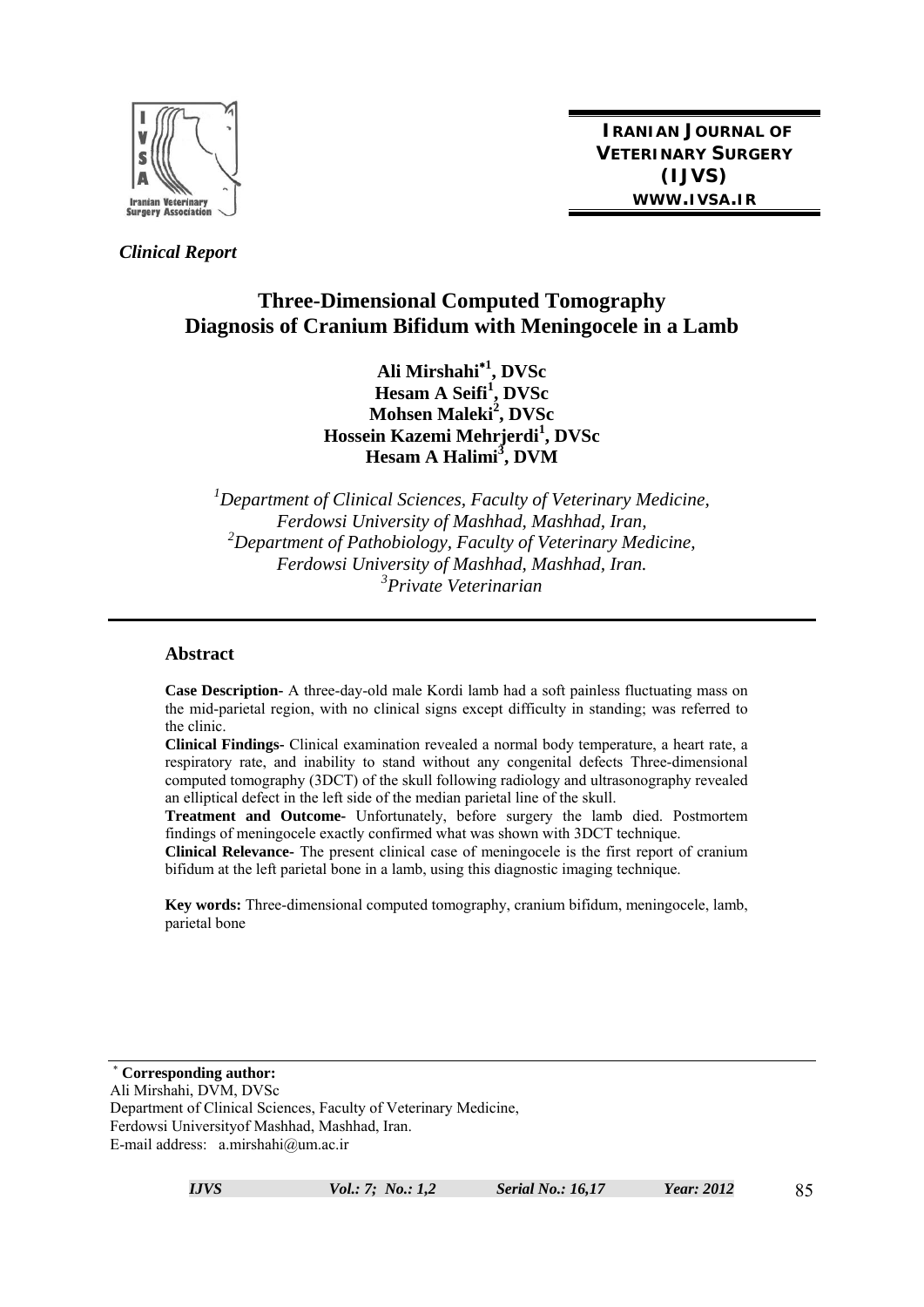### **Case Description**

A 4-year-old male homer pigeon (*Columba livia*) in a flock of 20 pigeons was referred to A three-day-old male Kordi lamb, which had a soft painless fluctuating mass with  $8 \times 8$  cm dimensions on the mid-parietal region (Fig. 1), was admitted to the veterinary teaching clinic of Ferdowsi University of Mashhad. Clinical examination revealed a normal body temperature (38.5<sup>°C</sup>), a heart rate (130 beats/min), a respiratory rate (30 breaths/min), and inability to stand without any congenital defects.

Diagnostic imaging evaluations consisted of radiology, ultrasonography and threedimensional computed tomography (3DCT). Lateral skull radiograph showed decreased bone opacity of the caudal region; this was due to a defect on the cortex of interparietal bone (Fig. 2 A). Ultrasonography was performed to evaluate content of the fluctuating mass, with an 8 MHz linear transducer (Pie Medical, scanner 100LC, Netherland). The defected part was cystic shape filled with anechoic fluid and without shapeless tissues (Fig. 2 B). Though the striking radiographic and ultrasonographic appearances clearly led diagnostic features of cranium bifidum, it was impossible to identify the existence of brain tissue within the sac (cele). Therefore, it was difficult to differentiate between a meningocele and meningoencephalocele, ultrasonographically. That is why for this clinical case we applied 3DCT imaging technique. Image acquisition was obtained using a multi-slice helical CT scanner (Siemens, Sensation 16). CT images were acquired at 4-mm collimation, 120 kV, 176 mA in three dimensions. Images were reconstructed in soft tissue and high resolution bone algorithm. Three-dimensional volume reconstruction of the lamb skull clearly demonstrated an elliptical defect (sagittal and transverse dimensions 1.45×1.67cm, respectively) in the left side of the median parietal line of the skull. In CT images, Cerebrospinal fluid (CSF), gray matter and white matter differ in density (CSF±5-10 HU; white matter±25-30 HU; gray matter:  $\pm 35$ -50 HU).<sup>1</sup> According to CT number of the fluctuating mass and since the CT number for brain is much higher than CSF, the CT images clearly showed no sign of brain tissue in the mass, and meningoencephalocele was therefore ruled out (Figs. 3 A, B, C, D).



**Figure 1.** Cranium bifidum with meningocele in three-day-old male lamb. The size of the sac was approximately  $8 \text{ cm} \times 8 \text{ cm}$ .

86 *IJVS Vol.: 7; No.: 1,2 Serial No.: 16,17 Year: 2012*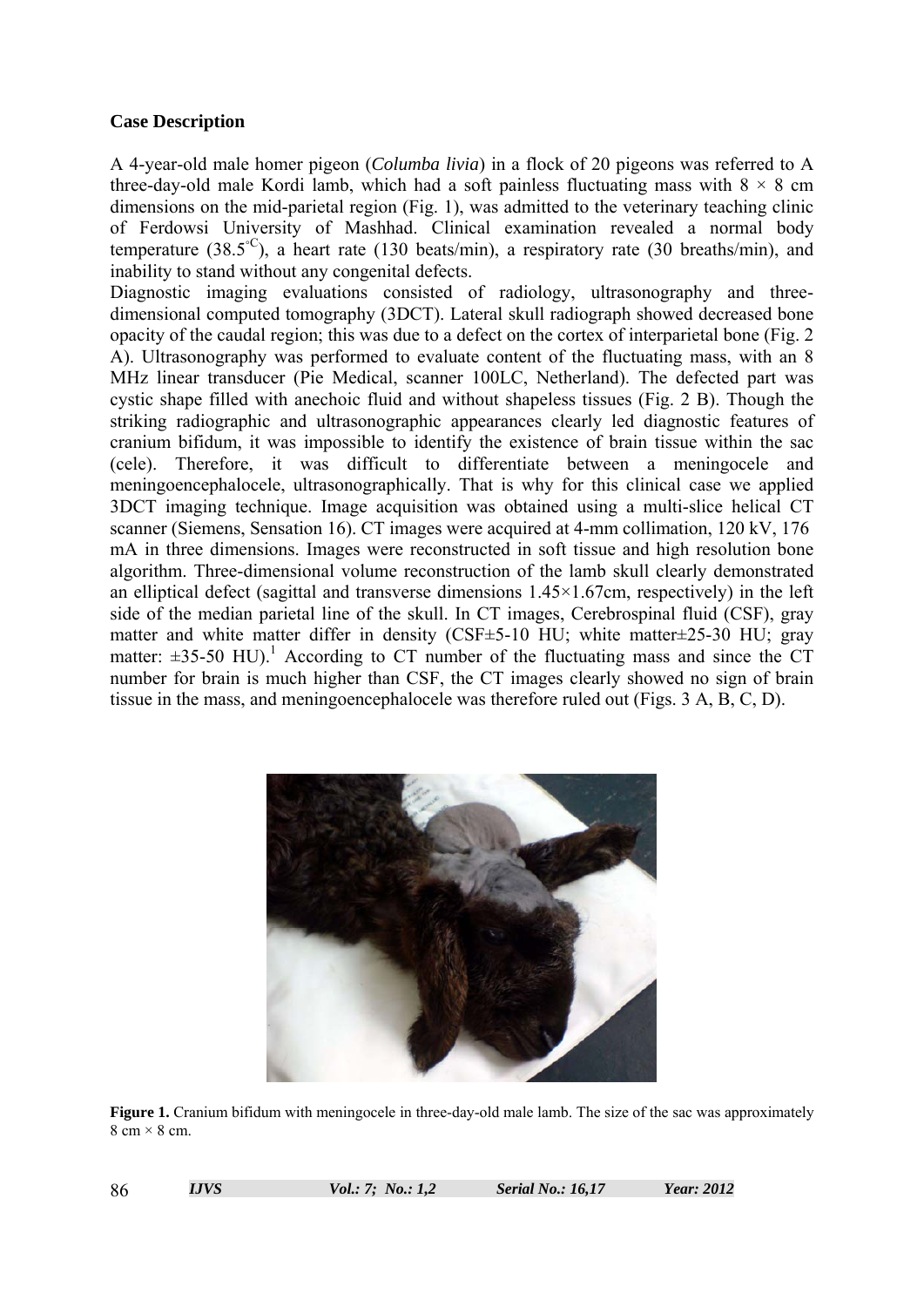

**Figure 2.** (A) Lateral plain radiograph of caudal part of the skull shows decreased bone opacity represents bone defect (arrows) and (B) sagittal Ultrasonogram of the sac, cystic shape mass filled with anechoic fluid.



**Figure 3.** 3DCT images. (A), (B) Transverse and sagittal sections through the skull show parital bone defect, respectively. CT number of fluctuating mass (asterisk), in the range 0-15 Hounsfield unit (HU) and close to the HU for CSF, was different from the CT number of brain (25-50 HU) (C) Three-dimensional volume reconstruction of lamb skull. Parital bone defect is seen in the left side of the median parietal line of the skull. (D) Three-dimensional shaded-surface-display image of lamb skull and soft tissue. A large swelling mass and bone defect are seen in the left parietal bone of the skull.

#### **Treatment and Outcome**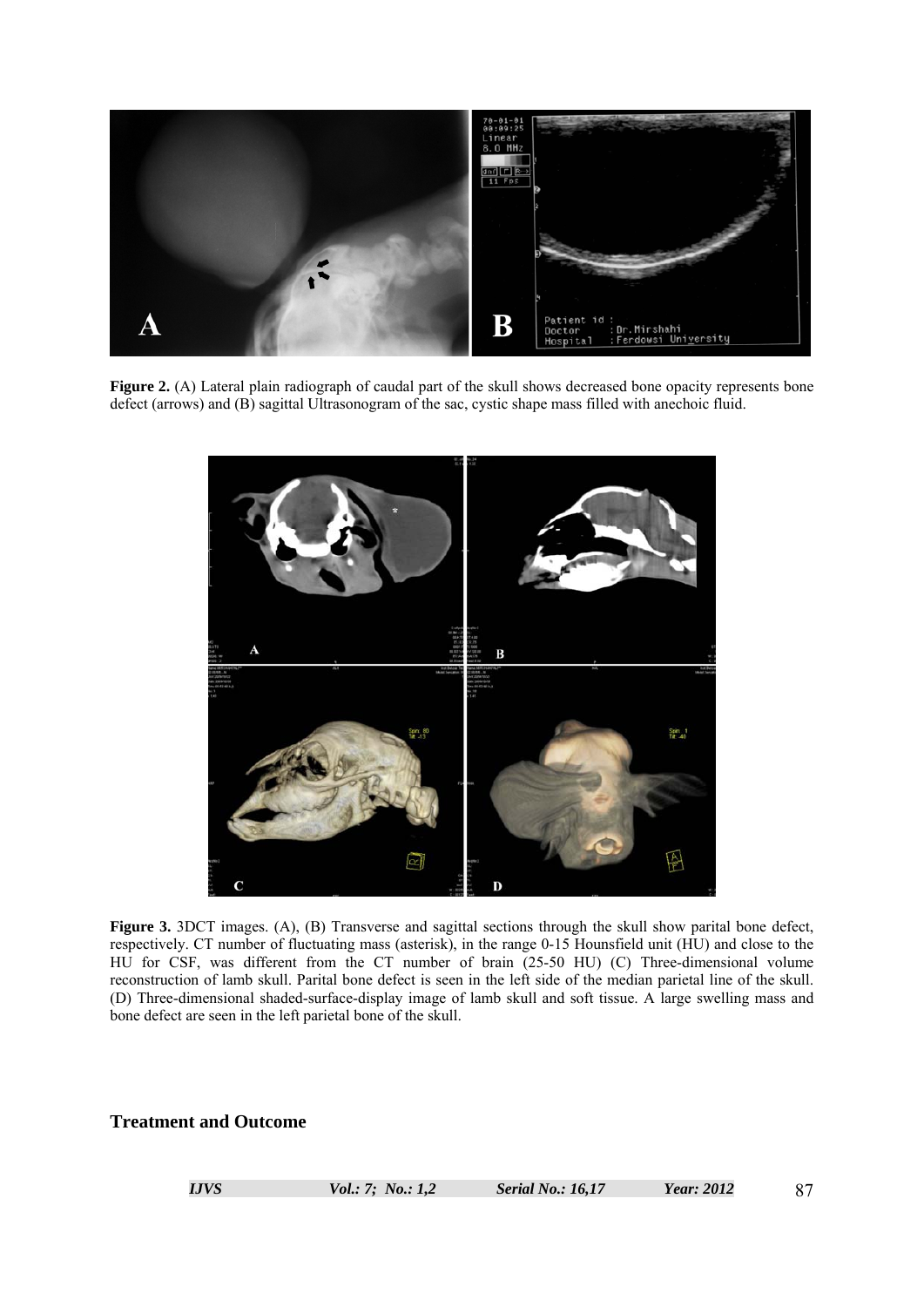Before surgery, the lamb died. At postmortem examination, an elliptical defect in the left side of the median parietal line of the skull was observed without brain protrusion. Therefore, cranium bifidum with meningocele was confirmed. The other postmortem findings were analogous to the 3DCT scan findings (Figs. 4 A, B).



**Figure 4.** Gross photographs of meningocele and cranium bifidum. (A) Fluid-filled sac of meninges without any brain parenchyma has protruded through the skull defect. The sac contains fluid and has lined by arachnoid and dura, which are continuous with those surrounding the brain. (B) An elliptical defect in the left side of the median parietal line of the skull is seen without brain protrusion has allowed the meninges to herniate into a large external pouch covered by skin.

### **Discussion**

Cranium bifidum is characterized by a dorsal midline cranial defect through which meningeal and brain tissue can protrude. The protruded material, which forms a cele, is covered and protected only by skin and can be lined by meninges (meningocele) or meninges accompanied by a part of the brain (meningoencephalocele).<sup>2</sup> Both meningocele and meningoencephalocele are very rare congenital anomalies.<sup>3</sup> Meningocele has recently been described in cattle, sheep, horses, pigs, dogs and cats,  $4.5$  but no report is available in one side of a lamb's skull, and our current reports would be valuable for veterinarians.

In Cranium bifidum, the clinical examination can be helpful in developing the differential diagnosis and the imaging strategy. However, a single imaging study is insufficient and it is necessary to image with more one modality to correctly diagnose a lesion and provide adequate information for the surgeon. Radiography and ultrasonography are often the initial screening diagnostic tests, followed by magnetic resonance imaging (MRI) or 3DCT for a precise diagnosis.<sup>6</sup>

In lamb, cranium bifidum has also been diagnosed by radiography<sup>4</sup>, but differentiation between meningoencephalocele and meningocele by radiography and ultrasonography is not easy. Differential diagnosis between meningocele and meningoencephalocele can only be achieved by 3DCT and MRI techniques.<sup>3</sup> 3DCT scans make it possible to differentiate between a meningocele and a meningoencephalocele, and to measure the diameter of the defect before surgery. The CT images are a simple and valuable non-invasive diagnostic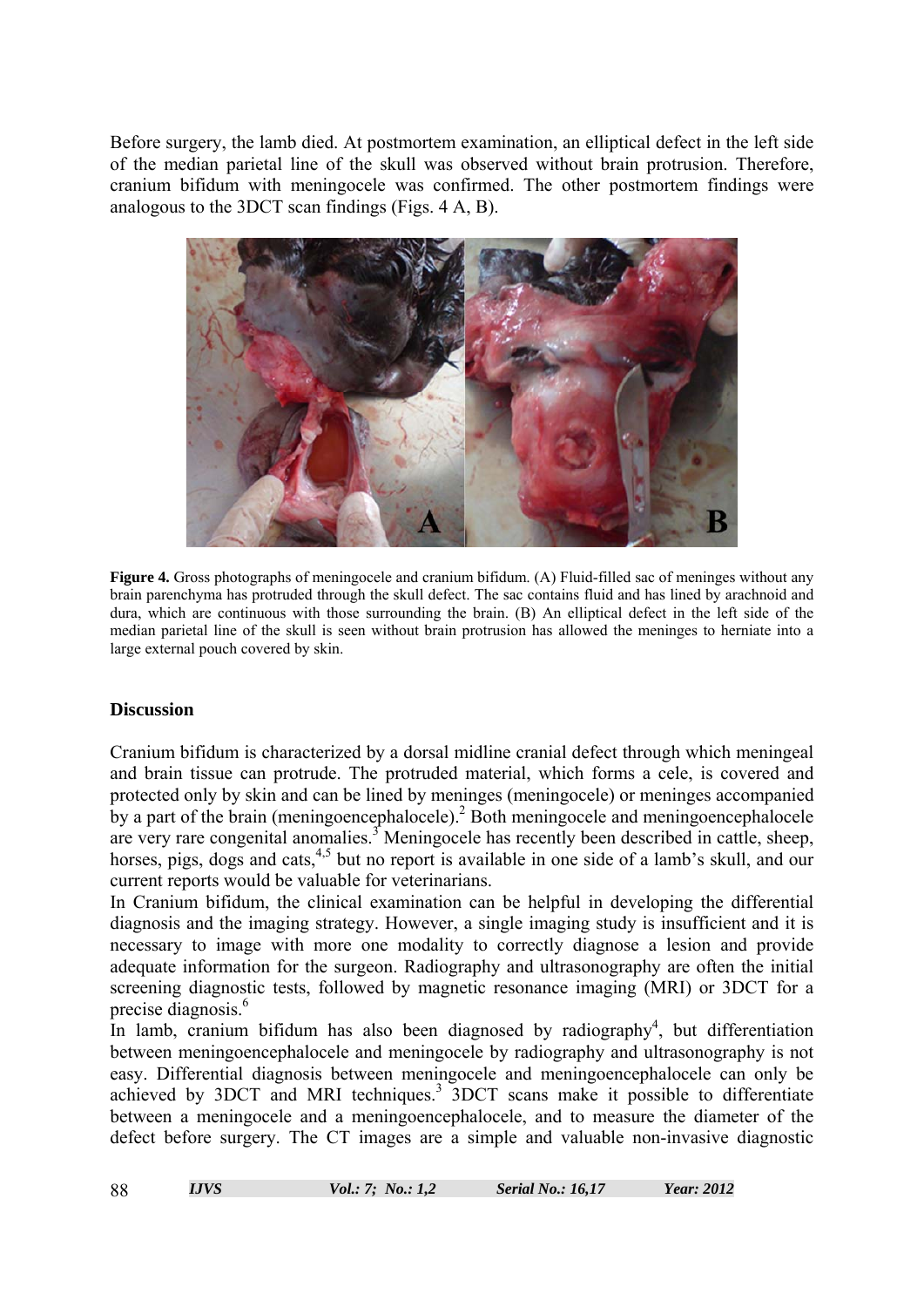technique in a lamb.<sup>3</sup> According to these facts,  $3DCT$  have provided more precise differential diagnosis and greater detail about the anatomic extent of disease.<sup>7</sup>

The herniations are related to suture lines and are almost always median. They vary from 2-10 cm in diameter, and the largest diameter is always much larger than the diameter of the cranial opening. The skin forms the hernial sac, and ectopic bits of disorganized neural tissue may be attached to it; the dura mater does not form in the areas of defect. Encephalocele and meningocele occur usually in the frontal regions but some are occipital and occipital crest.<sup>7</sup> This lamb had cranium bifidum in the left parietal bone of the skull that is very rare location in parietal bone.

To the knowledge of the authors, the present case is the first report of 3DCT scan diagnosis of cranium bifidum with meningocele in a lamb. We can further apply this imaging technique for livestock.

### **Acknowledgements**

The authors wish to thank Prof. Dr. J. Mehrzad for his discussion, advice and critically reading of the manuscript.

## **References**

- 1. Hecht S. Brain. In: Schwarz T, Saunders J (eds): *Veterinary Computed Tomography*: John Wiely & Sons, 2011;185-195.
- 2. Zachary JF, McGavin MD. Nervous system. In: Zachary JF, McGavin MD (eds): *Pathologic Basis of Veterinary Disease*: Elsevier Mosby, 2012;795.
- 3. Ohba Y Fau Iguchi T, Iguchi T Fau Hirose Y, Hirose Y Fau Takasu M, et al. Computer tomography diagnosis of meningoencephalocele in a calf. *The Journal of Veterinary Medical Science*. 2008;70: 829–831.
- 4. Raoofi A, Dehghan MM, Mardjanmehr SH, et al. Cranium bifidum with meningocele in a lamb. *Small Ruminant Research*. 2004;55: 253-256.
- 5. Kohli, RN. Congenital meningocele with a rare skull defect in a lamb. *Australian Veterinary Journal*. 1998;76: 252.
- 6. Moro´n FE, Morriss MC, Jones JJ, et al. Lumps and bumps on the head in children: Use of CT and MR imaging in solving the clinical diagnostic dilemma. *Radiographics*. 2004;24: 1655-1674.
- 7. Branstetter Iv BF, Weissman JL. Role of MR and CT in the Paranasal Sinuses. *Otolaryngologic Clinics of North America*. 2005;38: 1279-1299.
- 8. Jubb KVF, Kennedy PC, Palmer N. Nervous system. In: Maxie MG(ed): *Jubb, Kennedy, and Palmer's Pathology of Domestic Animals*: Elsevier Saunders, 2007;301- 302.